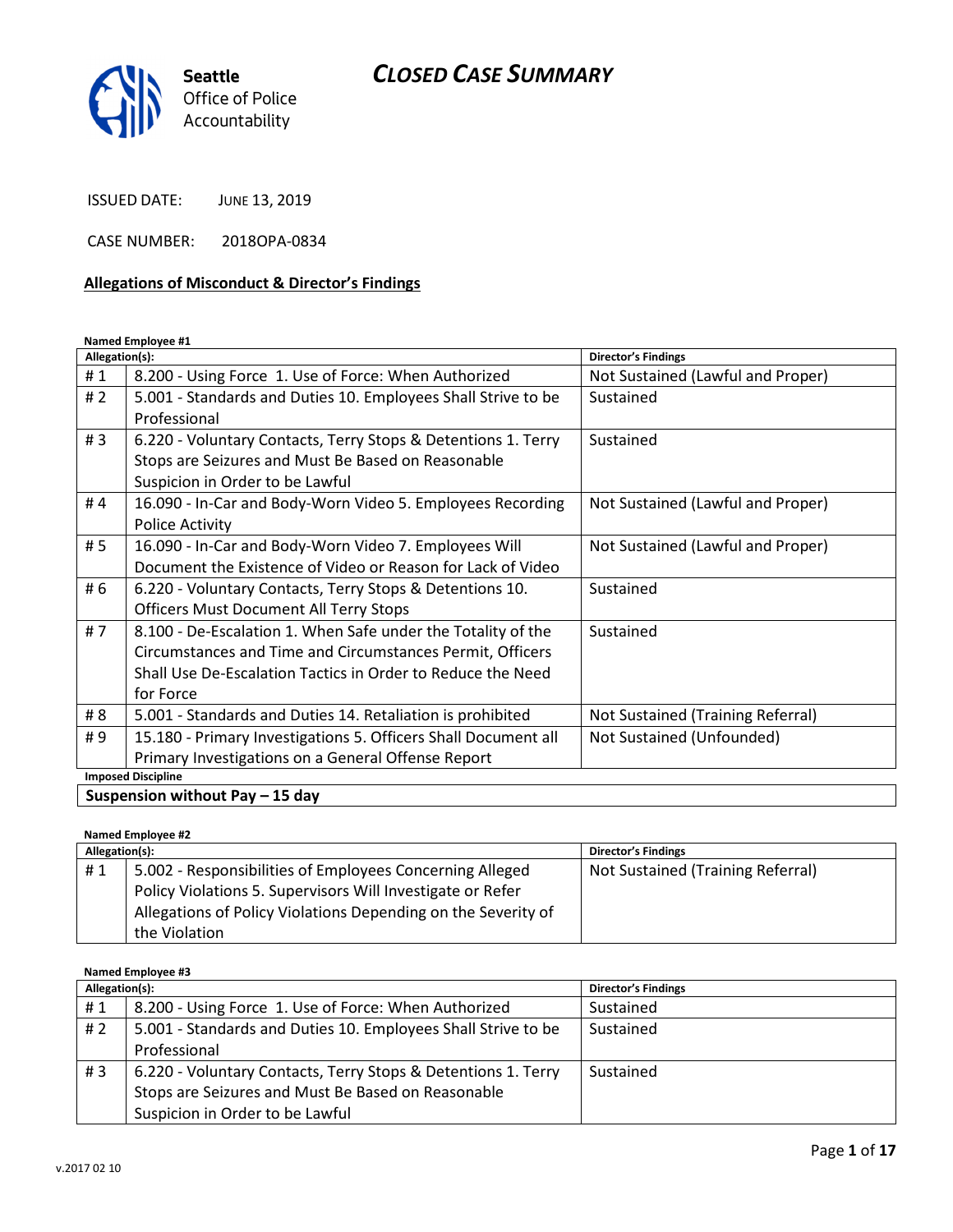

# CLOSE CASE SUMMARY

OPA CASE NUMBER: 2018OPA-0834

| #4                              | 16.090 - In-Car and Body-Worn Video 5. Employees Recording     | Not Sustained (Lawful and Proper) |
|---------------------------------|----------------------------------------------------------------|-----------------------------------|
|                                 | Police Activity                                                |                                   |
| # 5                             | 16.090 - In-Car and Body-Worn Video 7. Employees Will          | Not Sustained (Lawful and Proper) |
|                                 | Document the Existence of Video or Reason for Lack of Video    |                                   |
| # 6                             | 6.220 - Voluntary Contacts, Terry Stops & Detentions 10.       | Sustained                         |
|                                 | <b>Officers Must Document All Terry Stops</b>                  |                                   |
| #7                              | 8.100 - De-Escalation 1. When Safe under the Totality of the   | Sustained                         |
|                                 | Circumstances and Time and Circumstances Permit, Officers      |                                   |
|                                 | Shall Use De-Escalation Tactics in Order to Reduce the Need    |                                   |
|                                 | for Force                                                      |                                   |
| # 8                             | 5.001 - Standards and Duties 14. Retaliation is prohibited     | Not Sustained (Unfounded)         |
| #9                              | 15.180 - Primary Investigations 5. Officers Shall Document all | Sustained                         |
|                                 | Primary Investigations on a General Offense Report             |                                   |
| # 10                            | 5.001 - Standards and Duties 7. Employees Engaged in           | Sustained                         |
|                                 | Department-Related Activities Identify Themselves When         |                                   |
|                                 | Requested                                                      |                                   |
| <b>Imposed Discipline</b>       |                                                                |                                   |
| Suspension without Pay $-3$ day |                                                                |                                   |

#### Named Employee #4

| $\frac{1}{2}$  |                                                               |                                   |  |
|----------------|---------------------------------------------------------------|-----------------------------------|--|
| Allegation(s): |                                                               | <b>Director's Findings</b>        |  |
| #1             | 5.002 - Responsibilities of Employees Concerning Alleged      | Not Sustained (Training Referral) |  |
|                | Policy Violations 5. Supervisors Will Investigate or Refer    |                                   |  |
|                | Allegations of Policy Violations Depending on the Severity of |                                   |  |
|                | the Violation                                                 |                                   |  |

### This Closed Case Summary (CCS) represents the opinion of the OPA Director regarding the misconduct alleged and therefore sections are written in the first person.

#### EXECUTIVE SUMMARY:

It was alleged that Named Employee #1 and Named Employee #3 violated multiple Department policies during an incident involving the Complainant and a number of other individuals. It was further alleged that Named Employee #2 and Named Employee #4, who were supervisors during this incident, failed to identify, investigate, and/or refer potential misconduct.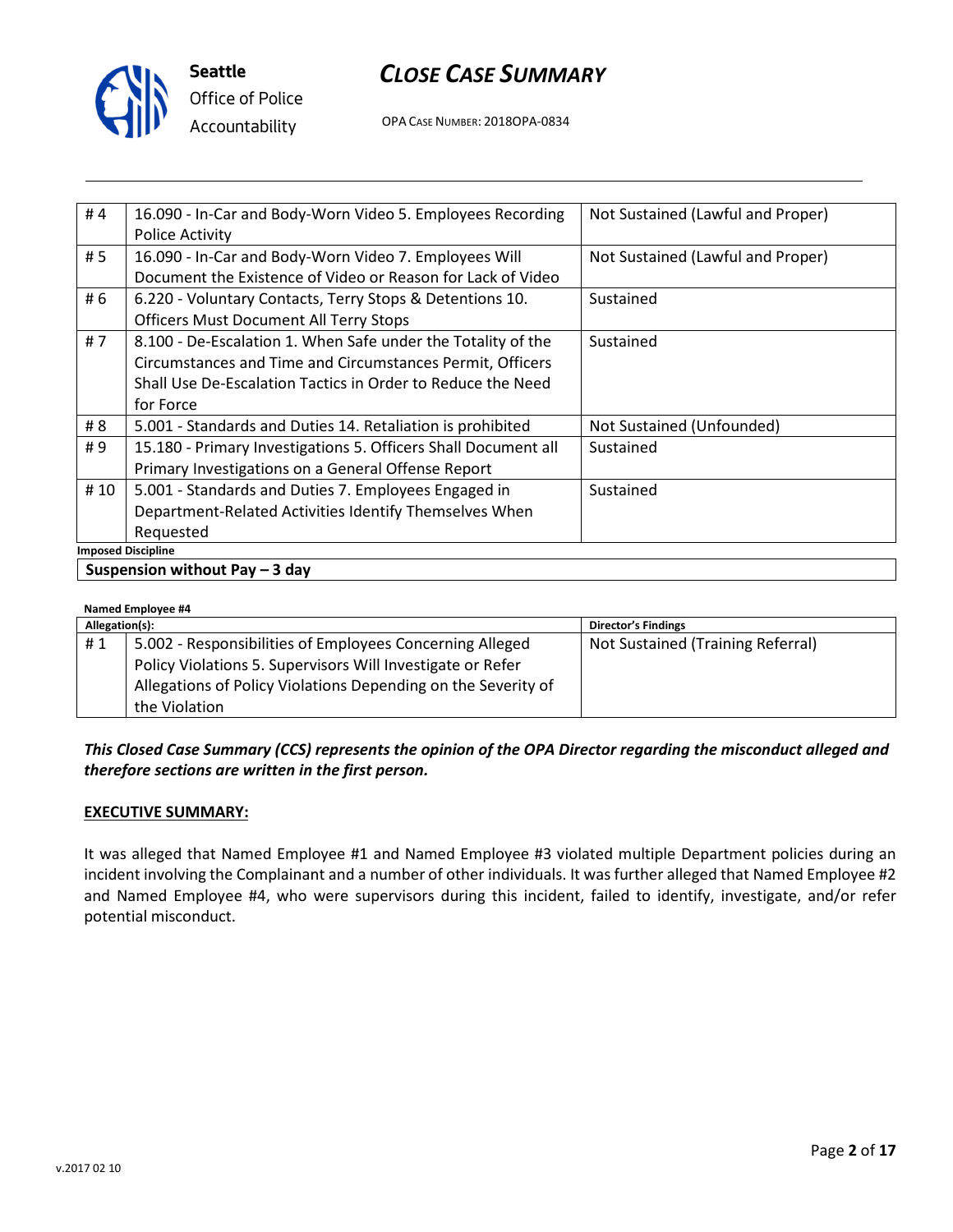

OPA CASE NUMBER: 2018OPA-0834

#### ADMINISTRATIVE NOTE:

OPA initially recommended that Named Employee #4 receive a Sustained finding for failing to identify potential serious misconduct engaged in by Named Employee #1 and Named Employee #3. At the discipline meeting in this matter, Named Employee #4's chain of command argued that he should receive a Training Referral rather than a Sustained finding. The chain of command recognized that Named Employee #4 failed to initially critically review and identify misconduct, but also pointed out that he did ultimately refer this matter to OPA. The chain of command believed that the failures on Named Employee #4's part would be better rectified through training rather than discipline and that this training could ensure that Named Employee #4 would not repeat this conduct in the future. Lastly, the chain of command identified that it seemed unfair that Named Employee #4 was receiving a Sustained finding while Named Employee #2, who also failed to identify misconduct, was issued a Training Referral. OPA agrees and accordingly amends its finding for Named Employee from Sustained to a Training Referral.

#### SUMMARY OF INVESTIGATION:

Named Employee #1 (NE#1) and Named Employee #3 (NE#3) were dispatched to a call concerning 10 individuals who were involved in a disturbance at bus stop in West Seattle. It was reported that these individuals were likely intoxicated, were breaking bottles, and were pushing each other. No weapons were seen. In addition, no specific descriptions were given for the individuals, only that there were approximately 10 males involved.

The CAD Call Report indicated that NE#1 and NE#3 arrived on scene at 00:05 hours. The CAD further indicated that two other officers arrived a minute later ("out with four"). Lastly, the CAD noted that the incident was under control "for now" at 00:07 hours and was fully under control at 00:20 hours. The call was cleared by NE#1 and NE#3 at 03:12 hours with the notation "report written."

NE#3 wrote the General Offense Report for this incident. The report stated that he and NE#1 responded to the bus stop and observed the 10 males. NE#3 wrote that the males were sitting on the side of the road with open containers of alcohol. He recounted that the individuals all appeared to be intoxicated. NE#3 reported that the males thought that the incident was "funny." With regard to his and NE#1's conversation with the men sitting on the side of the road, NE#3 wrote the following: "While we were trying to talk to the males they were making jokes and thinking everything [NE#1] and [I] was saying was a joke and funny." NE#3 wrote that there were two other males across the street that were yelling profanities at the officers. He stated that he "addressed" them and that, at a later point, one of the males told NE#3 that he would call an Uber for him and his friends. NE#3 concluded his report by documenting that a Sergeant, Named Employee #4 (NE#4), arrived on scene and instructed the officers to leave. No Terry Templates were included with the General Offense Report and, based on a review of the Department's Record Management System, none appear to have been completed. The report further indicated that no force had been used.

The response by NE#1 and NE#3 to this incident was fully captured on Body Worn Video (BWV). The video recorded: the interactions between the officers and the involved males, including some of the statements that formed the basis for the professionalism allegations in this case; the force used by the officers; the detentions of the males; and NE#4's response to the scene. A detailed recitation of the video is set forth in the Case Summary for this case.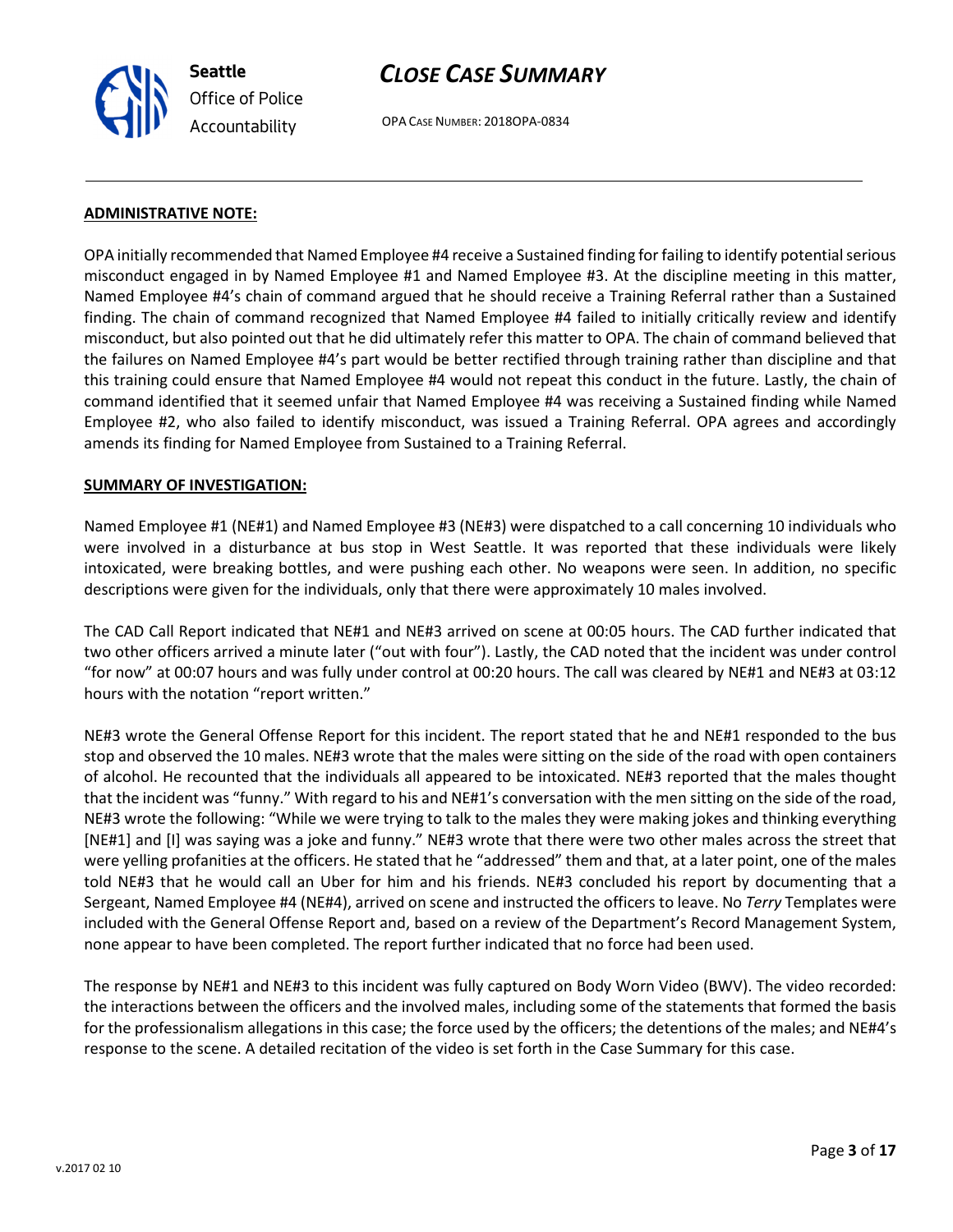



OPA CASE NUMBER: 2018OPA-0834

An OPA referral was later made concerning the Complainant allegation that he was subjected to excessive force by NE#1. NE#4 did not refer, and did not appear to investigate, any other potential misconduct on the officers' part. NE#4 also conducted an investigation into the force used by NE#1 and had him complete a Type I use of force report. That force was later reviewed by Named Employee #2 (NE#2), who was the officers' Lieutenant. NE#2 documented watching the portion of the BWV that concerned NE#1's force. She deemed the force to be consistent with policy. She did not identify or refer to OPA any potential misconduct. Notably, neither NE#2 nor NE#4 identified any performance issues on the part of NE#1 and NE#3 during this incident. No Performance Appraisal System entries or other counseling was completed for either officer.

During its intake investigation, OPA reviewed the BWV, as well as the other documentation concerning this case. OPA classified a number of other allegations for investigation regarding the detention of the individuals, the force used on them, and other issues germane to the officers' professionalism and how they conducted themselves during this incident. OPA also alleged that NE#2 and NE#4 both failed to identify and to refer to OPA potential serious misconduct on the part of NE#1 and NE#3. As part of its investigation, OPA interviewed all of the Named Employees.

#### ANALYSIS AND CONCLUSIONS:

### Named Employee #1 - Allegations #1 8.200 - Using Force 1. Use of Force: When Authorized

SPD Policy 8.200(1) requires that force used by officers be reasonable, necessary and proportional. Whether force is reasonable depends "on the totality of the circumstances" known to the officers at the time of the force and must be balanced against "the rights of the subject, in light of the circumstances surrounding the event." (SPD Policy 8.200(1).) The policy lists a number of factors that should be weighed when evaluating reasonableness. (See id.) Force is necessary where "no reasonably effective alternative appears to exist, and only then to the degree which is reasonable to effect a lawful purpose." (Id.) Lastly, the force used must be proportional to the threat posed to the officer. (Id.)

NE#1 used force against the Complainant when he picked him up from a seated position and, when the Complainant was standing, walked him over to a patrol vehicle and pressed the Complainant against the side. NE#1 reported that he took this action because the Complainant was "very vocal" and, as such, he wanted to get the Complainant away from the other individuals to increase those individuals' compliance with the officers. NE#1 stated that this force was reasonable and necessary to further the officers' investigation into the incident. NE#1 confirmed that he did not perceive the Complainant to present a physical threat to him; however, he still believed that the force he used was proportional under the circumstances of this case.

Based on OPA's review of the video, only a low level of force was used. NE#1 did not appear to slam the Complainant against the car, as the Complainant later alleged. While I do not completely agree with NE#1 that the force was necessary, given the low level of force and given NE#1's at least plausible explanation for why he felt it was appropriate, I find that it was consistent with policy. As such, I recommend that this allegation be Not Sustained – Lawful and Proper.

### Recommended Finding: Not Sustained (Lawful and Proper)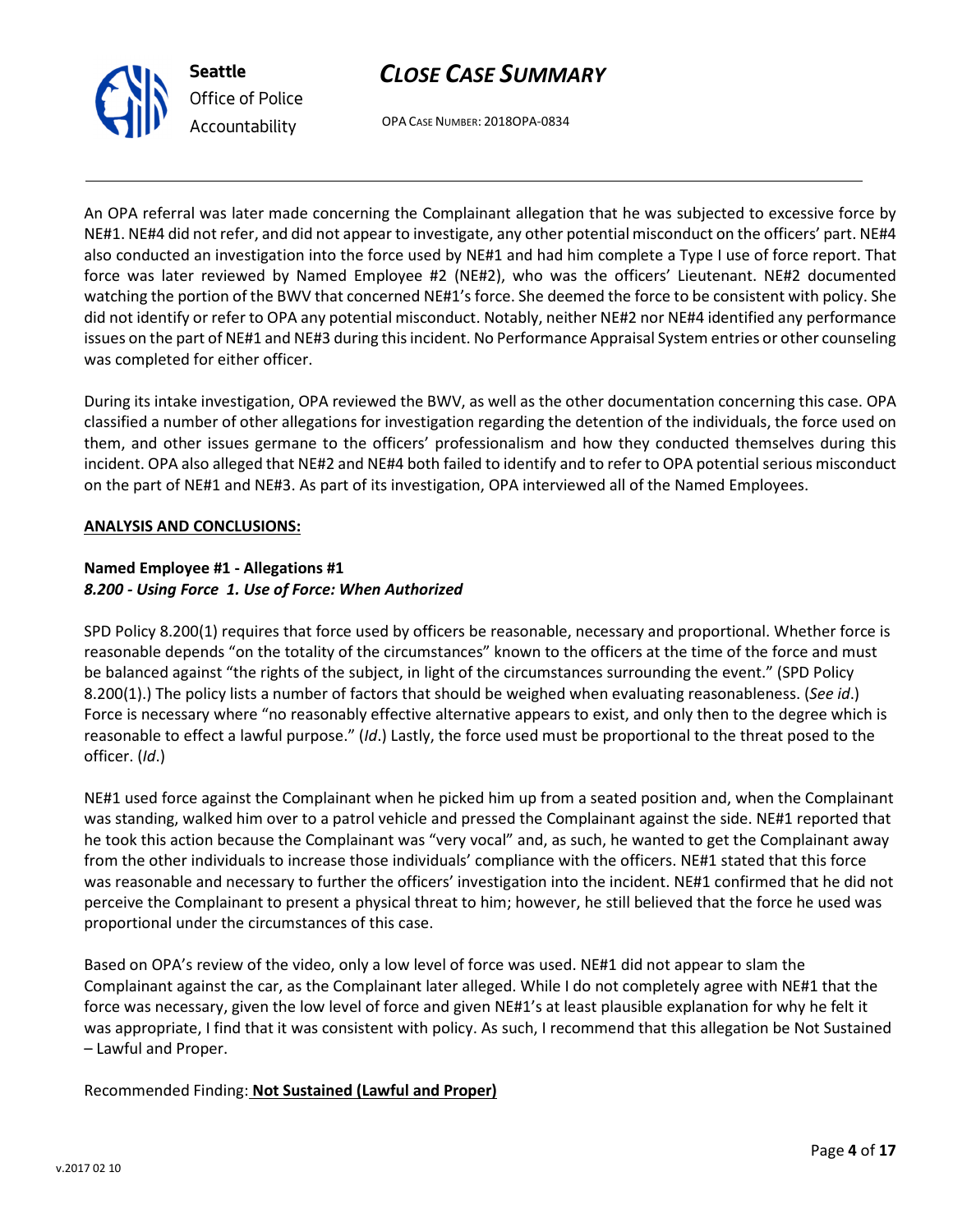

OPA CASE NUMBER: 2018OPA-0834

## Named Employee #1 - Allegation #2 5.001 - Standards and Duties 10. Employees Shall Strive to be Professional

SPD Policy 5.001-POL-10 requires that SPD employees "strive to be professional at all times." The policy further instructs that "employees may not engage in behavior that undermines public trust in the Department, the officer, or other officers." (SPD Policy 5.001-POL-10.) The policy further states the following: "Any time employees represent the Department or identify themselves as police officers or Department employees, they will not use profanity directed as an insult or any language that is derogatory, contemptuous, or disrespectful toward any person." (Id.) Lastly, the policy instructs Department employees to "avoid unnecessary escalation of events even if those events do not end in reportable uses of force." (Id.)

NE#1's conduct and statements during this incident violated the Department's professionalism policy in a number of respects.

First, NE#1 used profanity towards the individuals and the Complainant on multiple occasions. Included among his statements were the following: "I'll throw your ass in the back of the car so fast"; "sit your ass down and shut-up"; and "get your ass outta here." These statements represented profanity purposed to insult and, as such, were inconsistent with policy. Moreover, after the incident had concluded and while talking to other officers, NE#1 was recorded saying "Fuck Frank-1, Fuck Frank-2." NE#1 explained that this was meant to convey his frustration that he was required to handle a call outside of his assigned sector. NE#1 should have been aware that this statement was recorded on BWV and that it reflected poorly on him and the Department.

Second, NE#1's statements and demeanor during this incident were contemptuous and disrespectful. NE#1 told OPA that he chose to speak as he did to the individual and the Complainant, in part, "to be on their level a little." While this may be the case, it does not exempt him from complying with the requirements of this policy.

Third, NE#1 statements and demeanor during this incident served to unnecessarily escalate the interaction and played a factor in NE#1's ultimate decision to go hands on. As such, he acted inconsistent with this policy.

For these reasons, I recommend that this allegation be Sustained.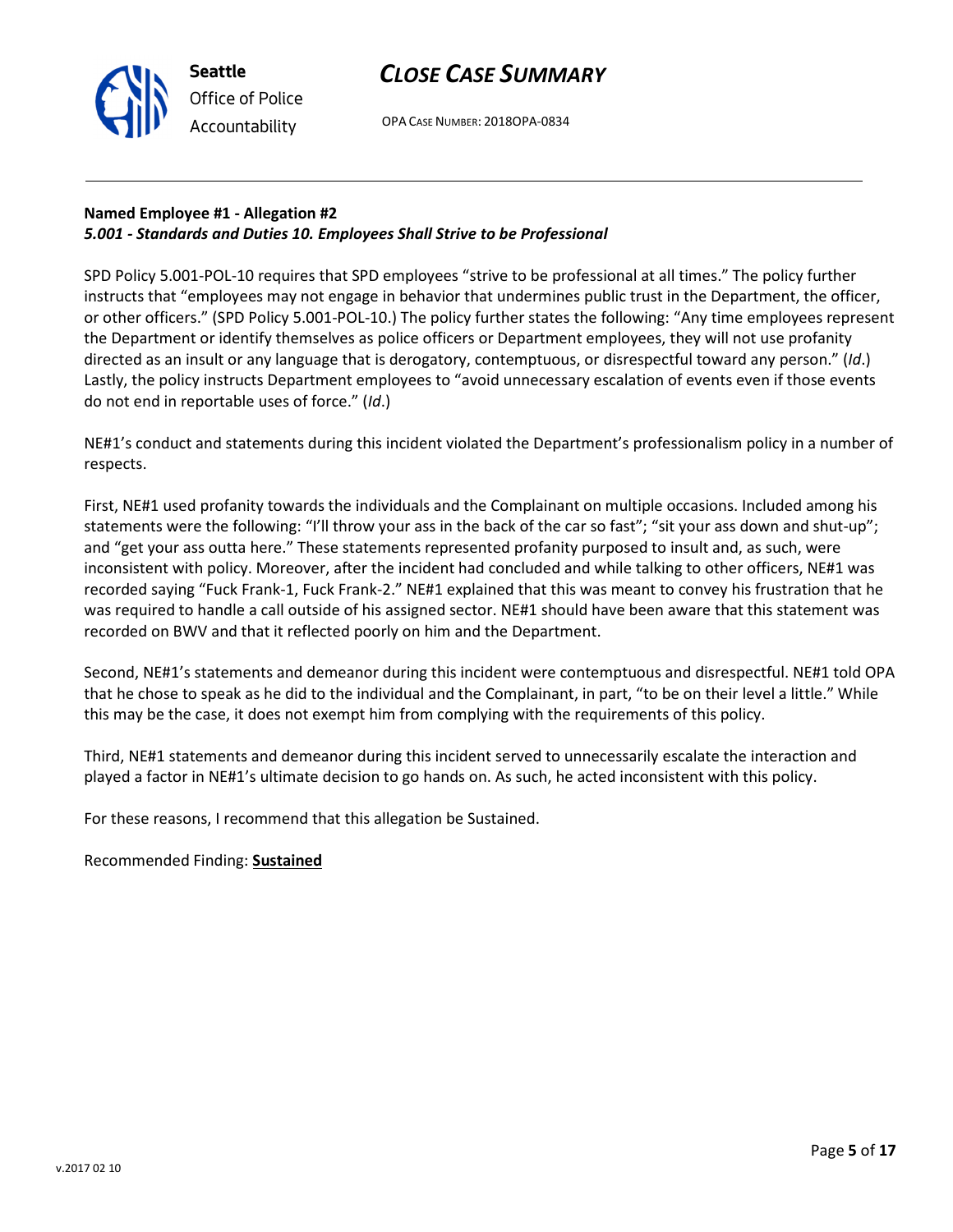



OPA CASE NUMBER: 2018OPA-0834

#### Named Employee #1 - Allegation #3 6.220 - Voluntary Contacts, Terry Stops & Detentions 1. Terry Stops are Seizures and Must Be Based on Reasonable Suspicion in Order to be Lawful

SPD Policy 6.220-POL-1 governs Terry stops and stands for the proposition that Terry stops are seizures of an individual and, as such, must be based on reasonable suspicion in order to be lawful. SPD Policy defines a Terry stop as: "A brief, minimally invasive seizure of a suspect based upon articulable reasonable suspicion in order to investigate possible criminal activity." (SPD Policy 6.220-POL-2(b).) SPD Policy further defines reasonable suspicion as: "Specific, objective, articulable facts, which, taken together with rational inferences, would create a wellfounded suspicion that there is a substantial possibility that a subject has engaged, is engaging or is about to engage in criminal conduct." (Id.) Whether a Terry stop is reasonable is determined by looking at "the totality of the circumstances, the officer's training and experience, and what the officer knew before the stop." (Id.) While "[i]nformation learned during the stop can lead to additional reasonable suspicion or probable cause that a crime has occurred, it "cannot provide the justification for the original stop." (Id.)

Even presupposing that NE#1 and NE#3 had reasonable suspicion to detain the individuals who were sitting by the side of the road with open containers surrounding them, there was no such legal authority to detain the individuals at the bus stop.

NE#1 told OPA that he went over to the bus stop because NE#3 was already there. He contended that the man was not detained at the time. NE#1 stated that this was the case even though NE#3 had a hand on the man's shoulder and was pointing his Taser at him, and even though NE#1 told the man to "sit down" and "shut up" and threatened to arrest him. NE#1 indicated that, from his perspective, the man was free to leave at any time. When asked what reasonable suspicion existed to detain the man, NE#1 responded: "We had none, because I didn't, - me, I didn't detain him. I was over because [NE#3] went over, and I figured he knew something about this guy and figured they was together." However, NE#1 confirmed that they did not know that man was connected with the other individuals until after the detention had been effectuated and after they had spoken to the individuals.

When asked what the specific facts and circumstances were that supported the detention at the bus stop, NE#3 responded: "There were no facts at the time" and stated that he believed that the man "might be a part of whatever was going on." NE#3 also suggested that the detention was appropriate because the man could have been a victim of a crime; however, even if true, this did not provide legal authority to conduct a Terry stop. Moreover, NE#3 acknowledged that he would not normally approach a victim as he did the man. Further, OPA notes that he pointed his Taser at the man, which strongly undercuts any possibility that NE#3 truly believed that the man was a victim.

Ultimately, at the time they detained the man at the bus stop, the officers did not have reasonable suspicion to do so. Being obnoxious or intoxicated at a bus stop is not a crime and did not provide a basis for the stop. Accordingly, this stop was contrary to policy. While NE#3 effectuated the stop, NE#1 took part in and extended the stop when he told the man to "sit down" and "shut up," as well as when he threatened to arrest him. Contrary to NE#1's assertion, a reasonable person would not have felt that they were free to leave at that time.

For the above reasons, I recommend that this allegation be Sustained as against both NE#1 and NE#3.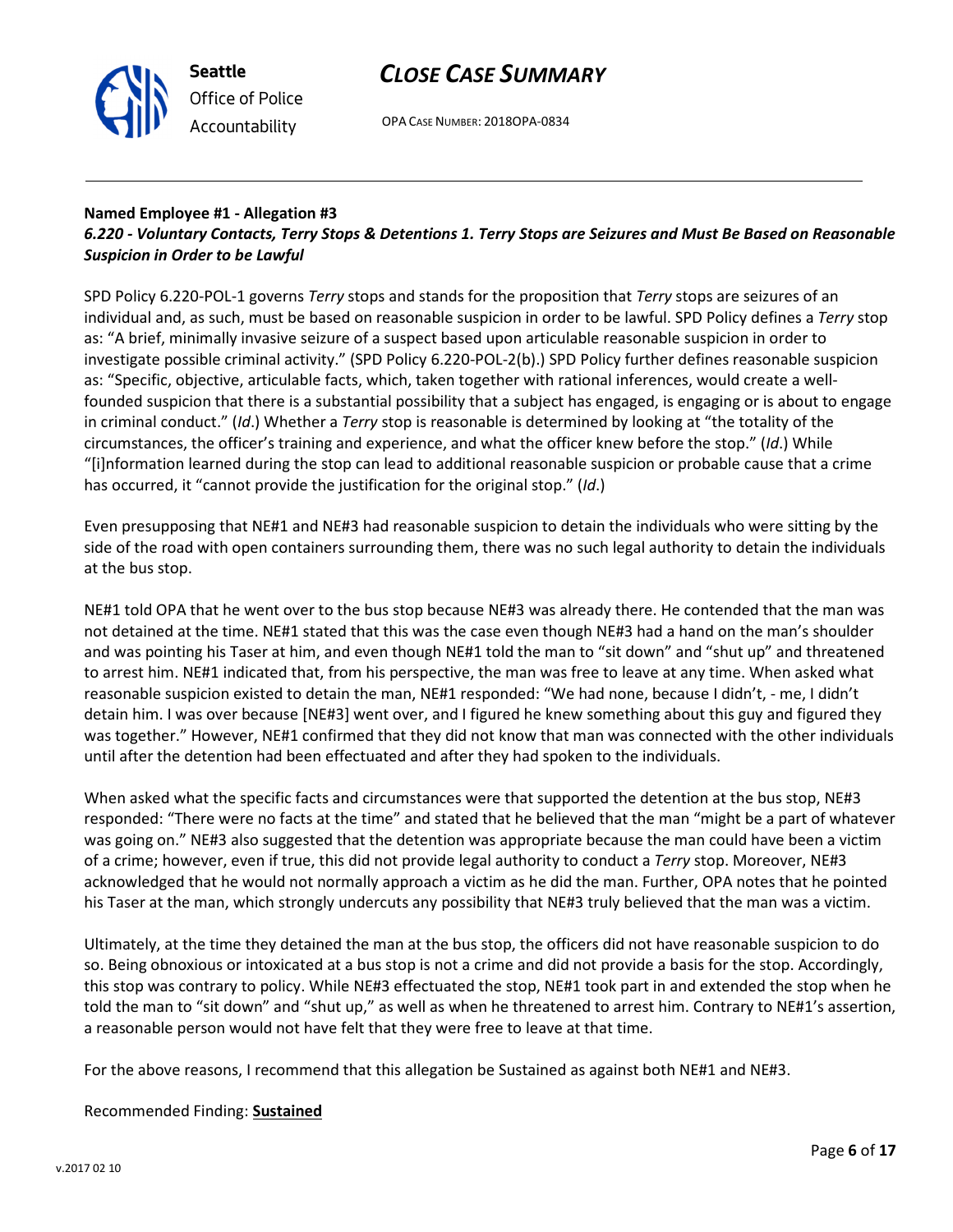

OPA CASE NUMBER: 2018OPA-0834

### Named Employee #1 - Allegations #4 16.090 - In-Car and Body-Worn Video 5. Employees Recording Police Activity

NE#1 and NE#3 did not activate their In-Car Video (ICV) until eight minutes into the incident. This matter was brought to their attention by NE#2. After becoming aware of the late activation, the officers drove their vehicle to be inspected by SPD Information Technology (IT). SPD IT believed that an interference signal delayed the start of the officers' ICV. The officers later drafted supplemental reports that documented the late activation and the steps they took to explore and address this issue. Lastly, NE#1 and NE#3 recorded the entirety of their law enforcement response to this incident on BWV.

SPD Policy 16.090-POL-1(5) concerns when Department employees are required to record police activity. SPD Policy 16.090-POL-1(5)(b) sets forth the categories of activity that must be recorded, which include: responses to dispatched calls starting before the employee arrives on the scene; traffic and Terry stops; on-view infractions and criminal activity; arrests and seizures; searches and inventories of vehicles, persons, or premises; and questioning victims, suspects, or witnesses.

Here, I find that NE#1 and NE#3 attempted to properly activate their ICV, but that it began recording late based on circumstances outside of their control. As such, I recommend that this allegation be Not Sustained – Lawful and Proper as against both officers.

Recommended Finding: Not Sustained (Lawful and Proper)

## Named Employee #1 - Allegation #5

## 16.090 - In-Car and Body-Worn Video 7. Employees Will Document the Existence of Video or Reason for Lack of Video

SPD Policy 16.090-POL-1(7) requires that Department employees document the existence of video or the reason for the lack of video. Officers are required to note the failure to record in an update to the CAD Call Report, as well as to provide an explanation for the lack of a recording in an appropriate report. (SPD Policy 16.090-POL-1(7).)

As discussed above, when they became aware that their ICV was activated late, both officers documented this in a supplemental report and provided the reason for the late activation and the steps they took to explore and address the issue. While the officers did not update the CAD Call Log, this was due to the fact that they did not know about the late activation at the time.

Given the above, I find that NE#1 and NE#2 substantially complied with this policy and I recommend that this allegation be Not Sustained – Lawful and Proper as against both officers.

### Recommended Finding: Not Sustained (Lawful and Proper)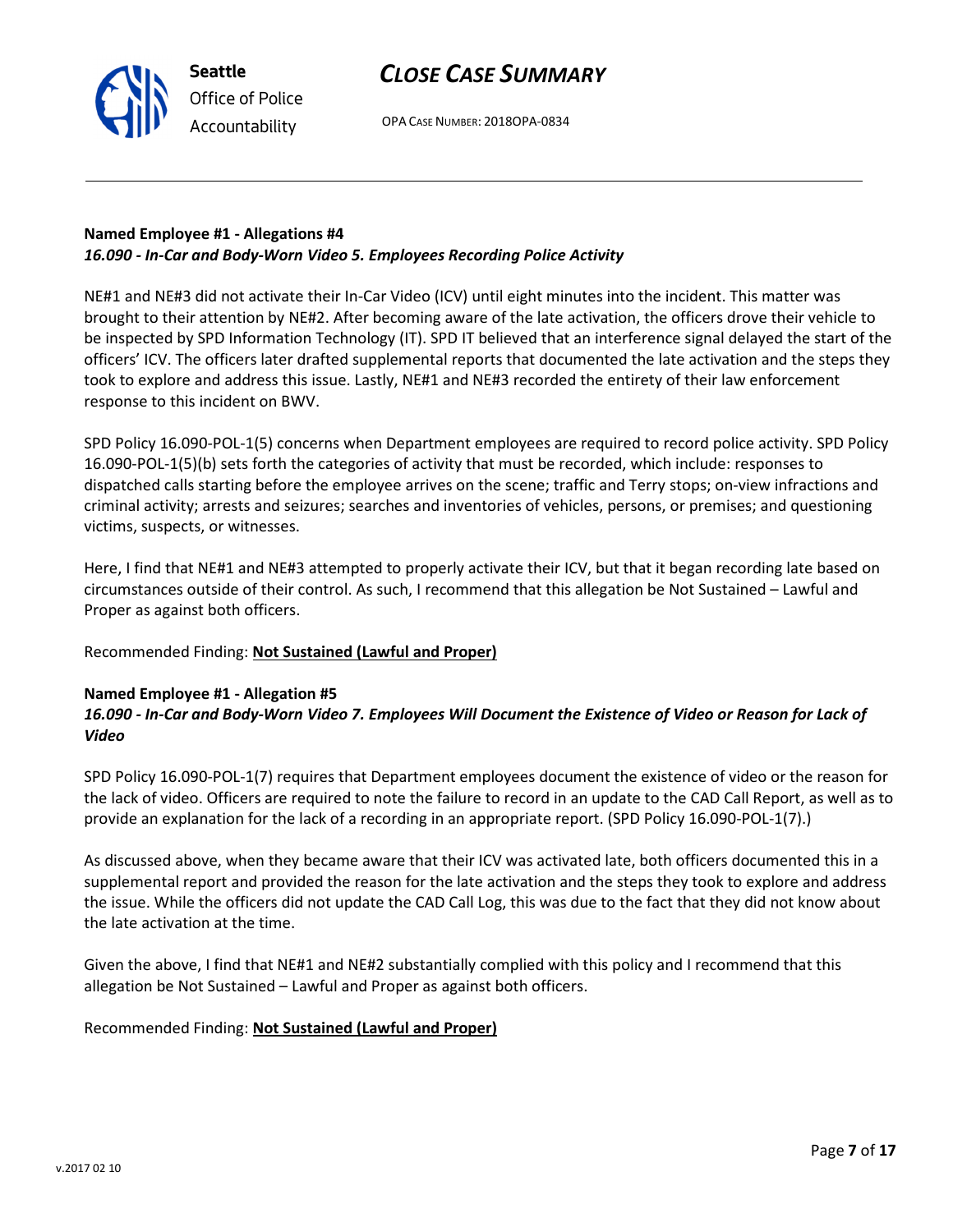

OPA CASE NUMBER: 2018OPA-0834

### Named Employee #1 - Allegation #6 6.220 - Voluntary Contacts, Terry Stops & Detentions 10. Officers Must Document All Terry Stops

SPD Policy 6.220-POL-10 requires that officers document all Terry stops using a Terry Template. Within the Terry Template, officers are instructed to "clearly articulate the objective facts they rely upon in determining reasonable suspicion." (SPD Policy 6.220-POL-10.)

OPA's investigation revealed that NE#1 and NE#3 did not complete Terry Templates for any of the detentions they effectuated.

At his OPA interview, NE#1 recognized that no Terry Templates were generated. He contended, however, that he did not believe that Terry Templates were required for dispatched calls. He stated that, instead, he believed that they were only needed when conducting proactive stops. While this may be NE#1's understanding of the policy, this is incorrect. A Terry Template is required for every detention based on reasonable suspicion conducted by an officer. There is no support in the plain language of the policy for the contrary explanation proffered by NE#1.

NE#3 also acknowledged that no Terry Templates were generated even though multiple Terry stops were effectuated. He stated that he forgot to do the Terry Templates and that he did not have the names of any of the individuals stopped. However, NE#3 had the Complainant's identification.

When NE#1 and NE#3 failed to complete Terry Templates even though they detained multiple individuals, they acted contrary to this policy. As such, I recommend that this allegation be Sustained as against both officers.

### Recommended Finding: Sustained

### Named Employee #1 - Allegation #7

## 8.100 - De-Escalation 1. When Safe under the Totality of the Circumstances and Time and Circumstances Permit, Officers Shall Use De-Escalation Tactics in Order to Reduce the Need for Force

"De-escalation tactics and techniques are actions used by officers, when safe and without compromising law enforcement priorities, that seek to minimize the likelihood of the need to use force during an incident and increase the likelihood of voluntary compliance." (SPD Policy 8.100-POL-1.)

The policy further instructs that: "When safe and feasible under the totality of circumstances, officers shall attempt to slow down or stabilize the situation so that more time, options and resources are available for incident resolution." (Id.) Officers are also required, "when time and circumstances permit," to "consider whether a subject's lack of compliance is a deliberate attempt to resist or an inability to comply based on factors" such as "mental impairment…drug interaction…[and/or] behavioral crisis." (Id.) These mental and behavioral factors should be balanced by the officer against the facts of the incident "when deciding which tactical options are the most appropriate to bring the situation to a safe resolution." (Id.)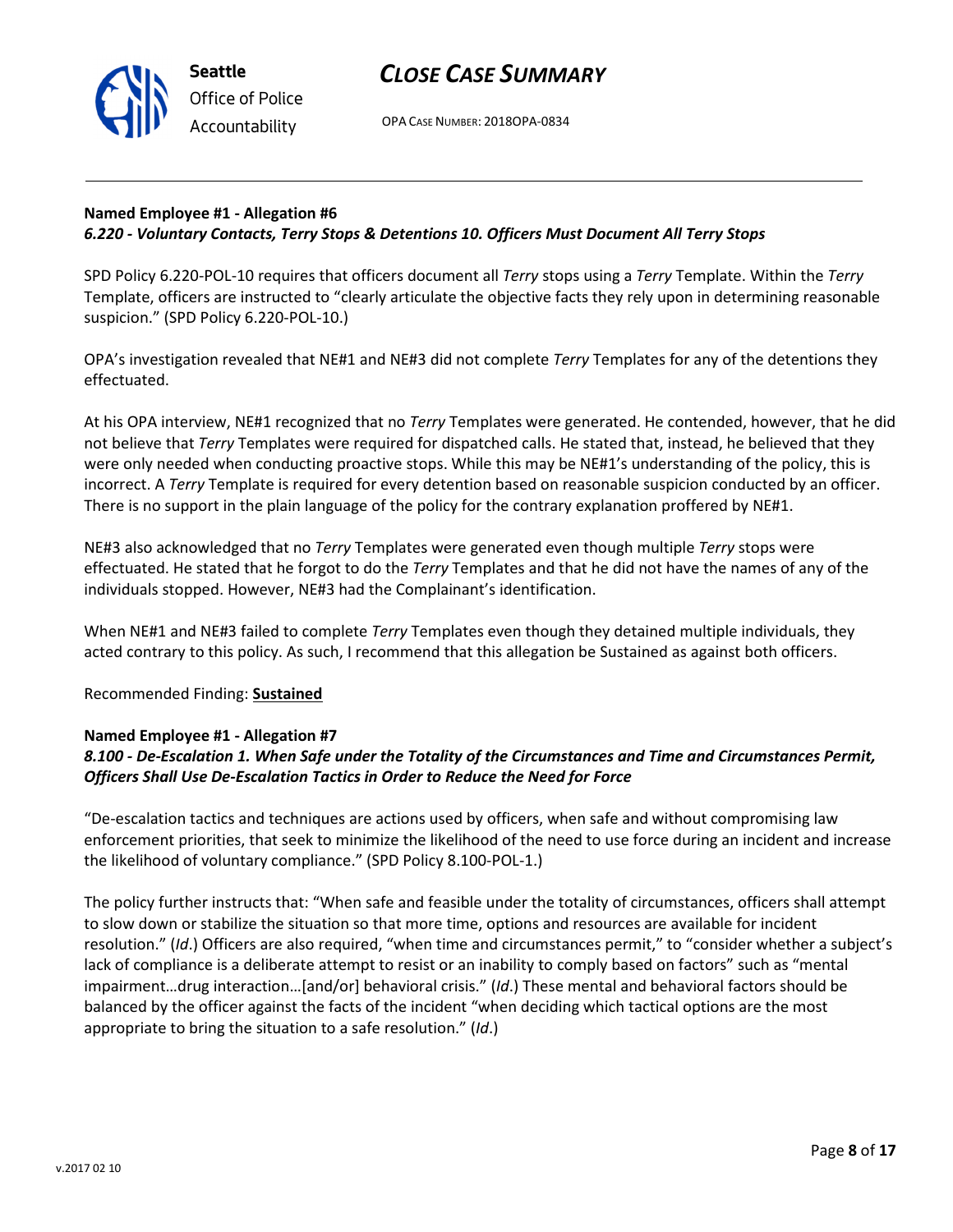

OPA CASE NUMBER: 2018OPA-0834

The policy gives several examples of de-escalation, which include: mitigating the immediacy of the threat to give officers time to use extra resources and to call more officers or specialty units; and increasing the number of officers on scene to thus increase the ability to use less force. (Id.) Other examples of de-escalation include, but are not limited to:

- Placing barriers between an uncooperative subject and officers;
- Containing the threat;
- Decreasing exposure to the potential threat by using distance, cover and concealment;
- Avoidance of physical confrontation unless immediately necessary to protect someone or stop dangerous behavior;
- Using verbal techniques, such as "Listen and Explain with Equity and Dignity" (LEED) to calm an agitated subject and promote rational decision making;
- Calling extra resources, including CIT officers and officers equipped with less-lethal tools; and
- Using "any other tactics and approaches that attempt to achieve law enforcement objectives by gaining the compliance of the subject.

(Id.) De-escalation is inarguably a crucial component of the Department's obligations under the Consent Decree; however, it is not purposed to act as an absolute bar to enforcing the law when necessary. That being said, where officers fail to fully de-escalate and instead act in a manner that increases the need for force and the level of force used, such conduct is inconsistent with the Department's policy and expectations.

Based on OPA's review of the evidence – most notably, the Department video, it is evident that NE#1 and NE#3 failed to de-escalate this matter and, in many respects, impermissibly escalated this incident. The officers did not use time, distance, and shielding. They did not use containment or place barriers between themselves and the individuals. Neither applied the LEED model and, instead, they aggressively spoke to the individuals. Most notably, they both failed to abide by the direction in this policy to avoid physical confrontation unless immediately necessary.

At his OPA interview, NE#1 acknowledged that de-escalation was safe and feasible at the time he began interacting with the Complainant and the individuals and stated that neither he nor NE#3 were in danger at the time. NE#1 recognized that he could have use time, distance, and shielding, as well as cover and containment. However, he did not do so. Instead, he approached the Complainant while using threatening language. He stated that he would not have done so had the Complainant complied with his direction to "come here." But based on the video, such an order was never given by NE#1. Moreover, NE#1 went hands on with the Complainant approximately 35 seconds after first arriving. While NE#1 contended that he used verbal persuasion on the Complainant, the video suggests the opposite. Indeed, virtually immediately after responding to the location, NE#1 told the individuals that he was not "playing" with them and that he would throw their "ass" in his patrol vehicle "so fast." As the incident progressed, NE#1 continued to use escalating and threatening language, which increased the need to use force. Notably, when asked whether he used LEED, NE#1 stated that he did not know what this was.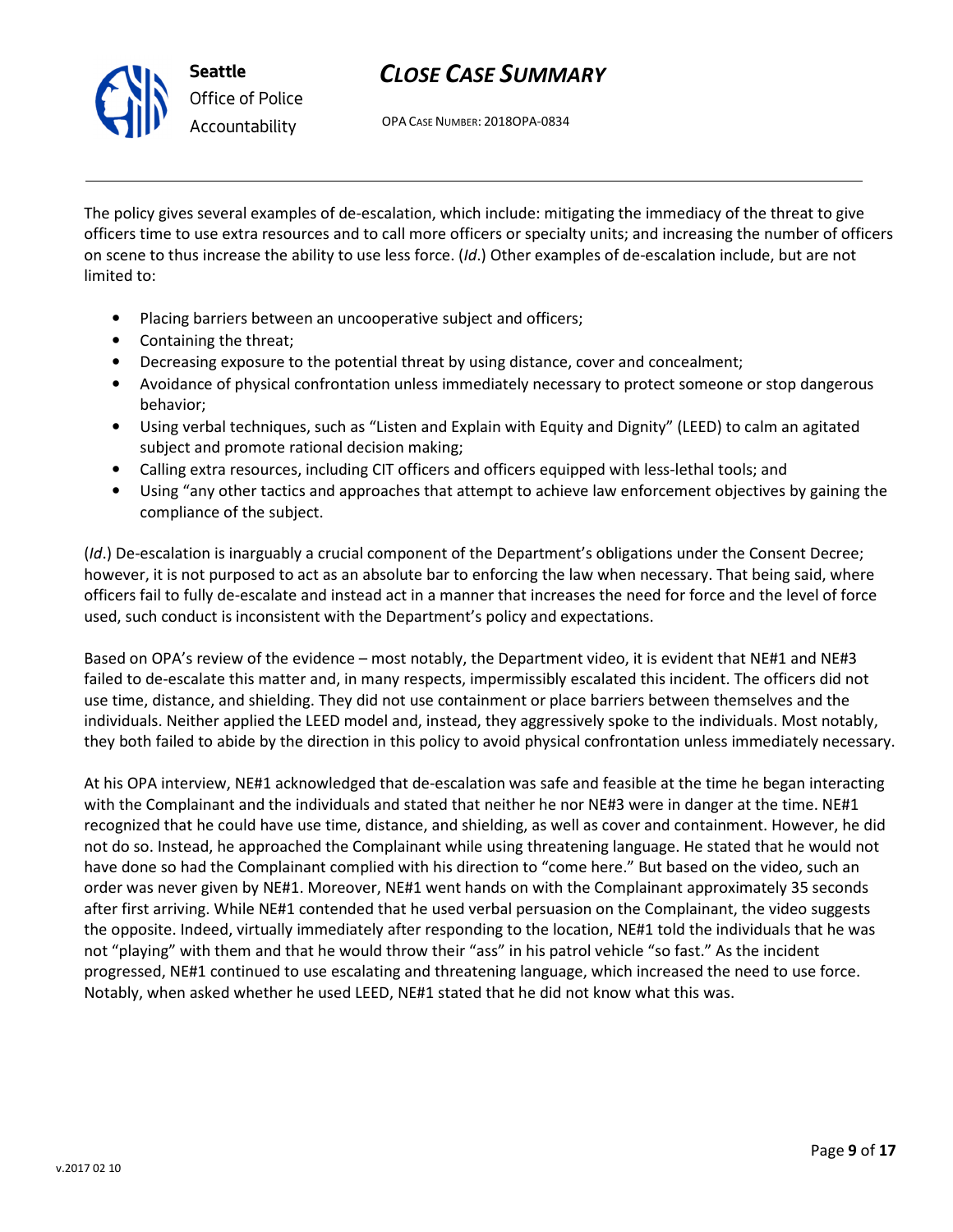

OPA CASE NUMBER: 2018OPA-0834

NE#3, like NE#1, acknowledged that de-escalation was safe and feasible in this situation. He told OPA that he approached the individual at the bus stop and pushed him into a seated position in order to "confront" the individual, to "set a police presence," and to make the individual aware that he was not there to "mess around and fool around" and that he and NE#1 "mean business." He recognized that he was not in danger of physical harm and that he could have just ignored the individual's statements and walked away. He admitted that his actions increased the likelihood that he would need to use force. The video depicted, and NE#3 admitted, that he did not use any verbal persuasion or apply LEED.

Given the above, I find that both NE#1 and NE#3 failed to de-escalate during this incident. To the contrary, they inappropriately escalated the situation by their words and conduct and made it more likely that they would be required to use force. This was inconsistent with this policy and, as such, I recommend that this allegation be Sustained against both NE#1 and NE#3.

Recommended Finding: Sustained

## Named Employee #1 - Allegation #8 5.001 - Standards and Duties 14. Retaliation is prohibited

SPD policy precludes its employees from engaging in retaliation. (SPD Policy 5.001-POL-14.) SPD employees are specifically prohibited from retaliating against a person who engage in activities including, but not limited to, "oppos[ing] any practice that is reasonably believed to be unlawful or in violation of Department policy" or "who otherwise engages in lawful behavior." (Id.) Retaliatory acts are defined broadly under SPD's policy and include "discouragement, intimidation, coercion, or adverse action against any person. (Id.)

NE#1 made several statements to the individuals that suggested that his conduct towards them was retaliatory. For example, at one point, NE#1 threatened to put an individual into his patrol vehicle if he kept "playing around." Another individual told NE#1 that he had the right to free speech and NE#1 responded that the individual's rights would get him into the back of the patrol vehicle and, if he spoke again, he would be arrested. On another occasion, a witness officer told NE#1 that the Complainant was seeking to make an OPA complaint based on NE#1's alleged use of excessive force. NE#1 replied that if he had to do paperwork he was going to take the Complainant to jail.

NE#1 denied that his statements or actions were retaliatory. With regard to his statements that he would put the individual in the rear of the patrol vehicle, he claimed that he had probable cause to arrest that individual so his actions would not have constituted retaliation. With regard to his statement concerning the Complainant, he stated that this was a joke. He acknowledged that he did not have probable cause to arrest the Complainant and stated that he did not make his comment to interfere with the Complainant pursuing an OPA complaint against him. I note that this did not ultimately deter the Complainant from doing so here.

While I find that these statements were inappropriate, they are already captured by the recommended Sustained finding for professionalism. Ultimately, while a close call, there is insufficient evidence to establish that NE#1's actions, even if largely impermissible, were retaliatory in nature. As such, I recommend that NE#1 receive a Training Referral.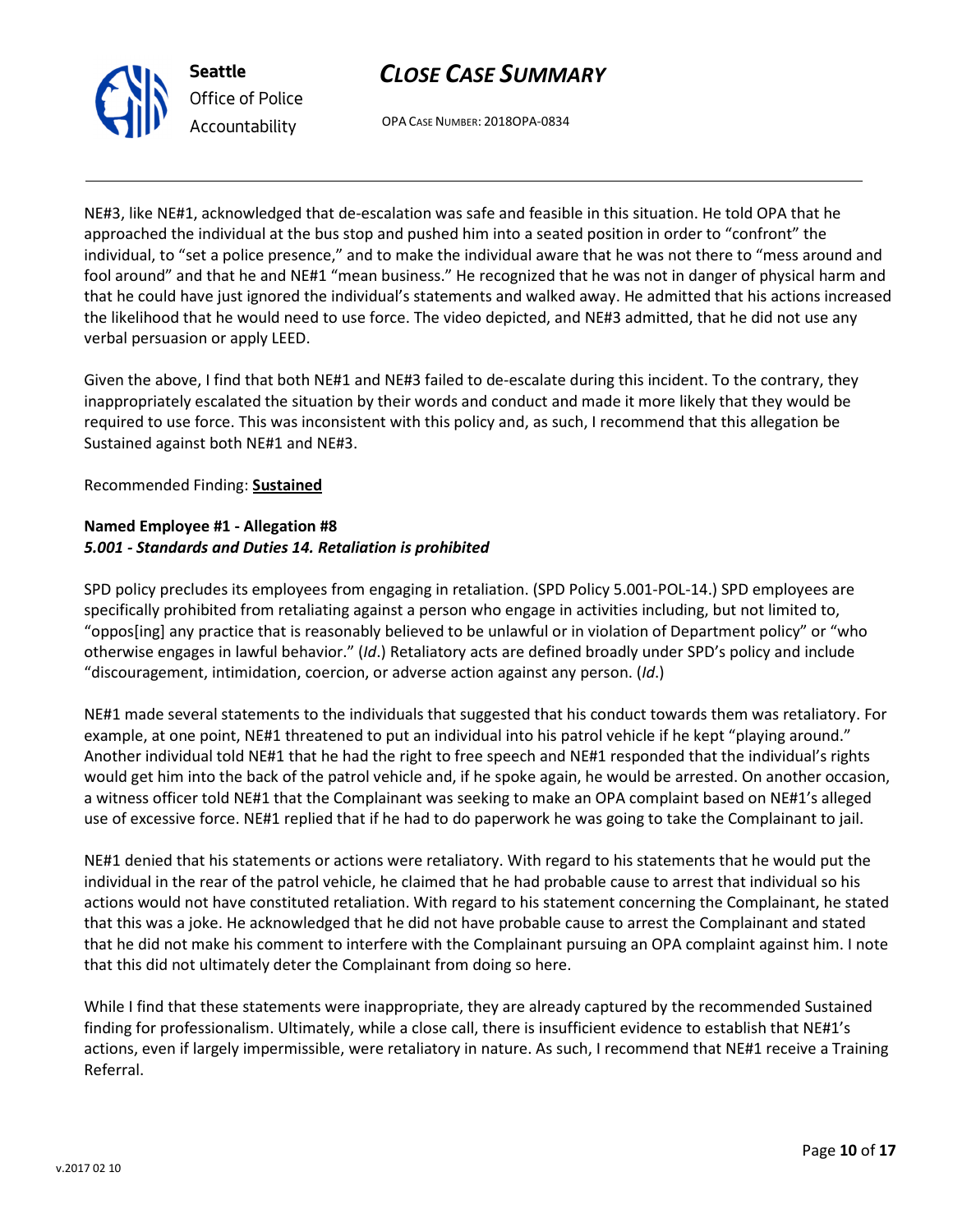

# CLOSE CASE SUMMARY

OPA CASE NUMBER: 2018OPA-0834

• Training Referral: NE#1 should receive retraining concerning the provisions of SPD Policy 5.001-POL-14. He should be counseled by his chain of command concerning how his conduct and statements could have been construed to suggest retaliation on his part. He should be informed that similar behavior in the future will likely result in a recommended Sustained finding. This retraining and associated counseling should be documented and this documentation should be maintained in an appropriate database.

### Recommended Finding: Not Sustained (Training Referral)

## Named Employee #1 - Allegation #9 15.180 - Primary Investigations 5. Officers Shall Document all Primary Investigations on a General Offense Report

While I find that the General Offense Report that was completed in this case was deficient, this report was the responsibility of NE#3, not NE#1. NE#1 had no requirement under policy to write a report. As such, I recommend that this allegation be Not Sustained – Unfounded as against him.

Recommended Finding: Not Sustained (Unfounded)

### Named Employee #2 - Allegations #1

## 5.002 - Responsibilities of Employees Concerning Alleged Policy Violations 5. Supervisors Will Investigate or Refer Allegations of Policy Violations Depending on the Severity of the Violation

SPD Policy 5.002-POL-5 requires supervisors who become aware of a potential policy violation to investigate or refer the allegations depending on their severity. Minor allegations of misconduct may be investigated by a supervisor, while allegations of serious misconduct – such as the use of excessive force – must be referred to OPA. (SPD Policy 5.002-POL-5.)

The only reason that I do not recommend that this allegation be Sustained against NE#2 is because she, unlike NE#4, did not watch the entirety of the video and only reviewed one minute of NE#1's BWV. While this short clip should have been sufficient to give NE#2 concern about this incident and should have prompted her to watch more video to determine whether there was serious misconduct, I cannot say that she violated policy when she failed to do so.

That being said, NE#2 did not, in OPA's opinion, conduct a comprehensive review of this incident. For example, while she heard NE#1 tell the individuals that he was going to throw their "ass" into his patrol vehicle. She did nothing with that statement. She did not even note it in her review, let alone counsel NE#1 concerning his use of profanity and take other appropriate action. When she failed to do so, she acted inconsistent with the expectations placed on her as a Lieutenant. NE#2 should work on conducting more thorough and critical reviews in the future.

For the above reasons, and while the decision to not sustain this allegation was a close call, I recommend that she receive the below Training Referral.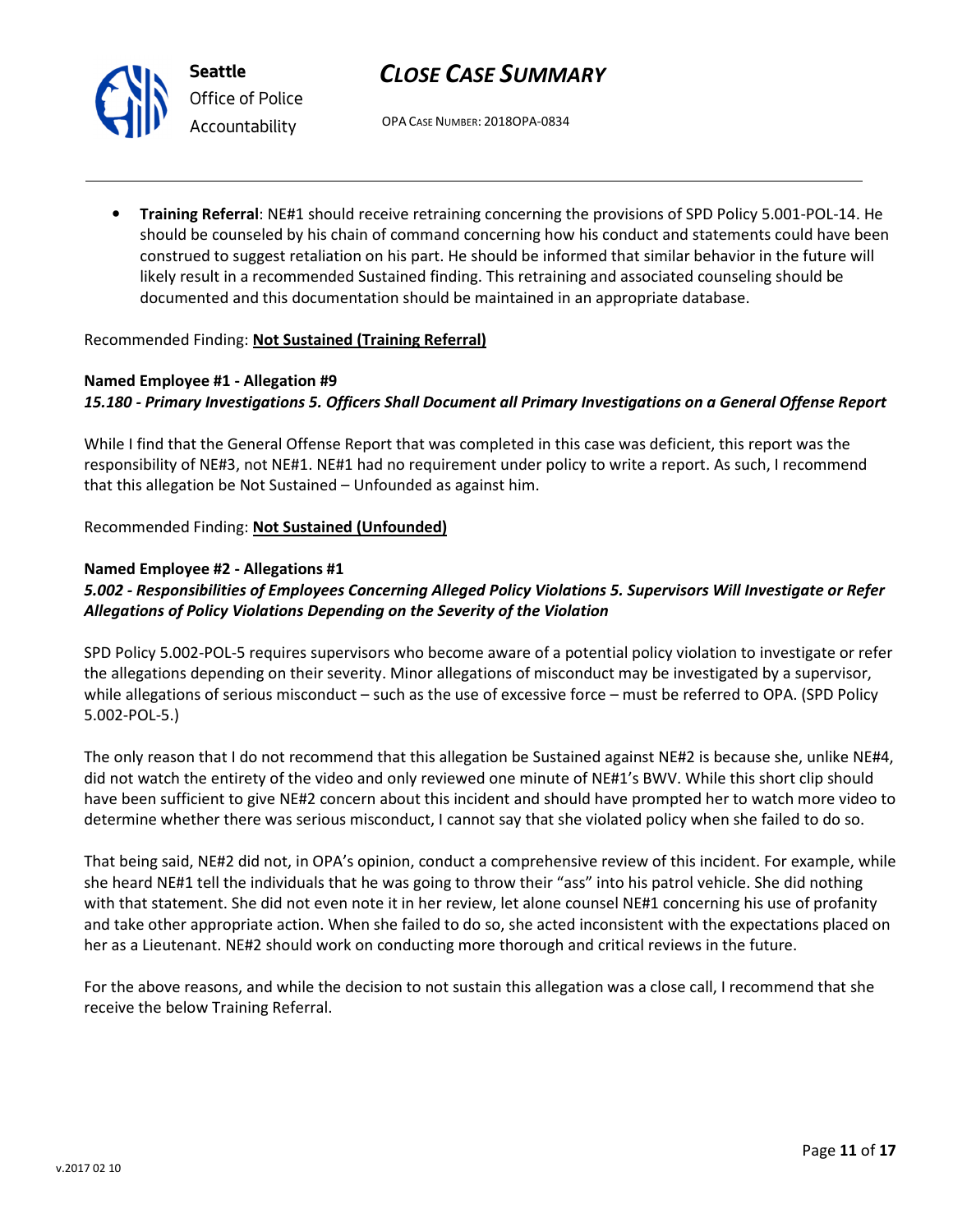

# CLOSE CASE SUMMARY

OPA CASE NUMBER: 2018OPA-0834

• Training Referral: NE#2 should be reminded of her responsibility to investigate or refer allegations of misconduct. She should be counseled concerning her failure to do here and should be instructed to conduct more thorough and critical reviews of her officers' conduct in the future. This retraining and associated counseling should be documented and this documentation should be maintained in an appropriate database.

Recommended Finding: Not Sustained (Training Referral)

### Named Employee #3 - Allegations #1 8.200 - Using Force 1. Use of Force: When Authorized

NE#3 used force when he grabbed the left upper chest area of one of the males at the bus stop and forced that male into a seated position. The man initially refused to sit down, telling NE#3 that there was no legal justification for that order. However, NE#3 then withdrew his Taser and pointed it at the man. This caused the man to comply with NE#3's orders and to sit.

As discussed more fully below, NE#3 recognized that he did not have reasonable suspicion to detain the male. He stated his belief that he was justified in threatening the male with a Taser as a form of de-escalation and to make the male sit down in order to put the male in a position of disadvantage. NE#3 told OPA the following:

> "I'm trying to get him to sit down, just to show that  $-1$ 'm not, you know, we're not there to play any games, and I'm not just having him sit down just to sit down, trying to put him at a disadvantage, he's intoxicated, I don't know what he's going to do."

Ultimately, NE#3 asserted that he believed his force used on the male was reasonable, necessary, and proportional.

Here, NE#3 had no legal authority to detain the male. As such, he had no legal authority to use force to compel the male to sit down. This was the case regardless of whether he used de minimis force or a higher level. Accordingly, any force that he used was, under the circumstances, not reasonable, necessary, and proportional, and was, thus, inconsistent with policy.

For these reasons, I recommend that this allegation be Sustained.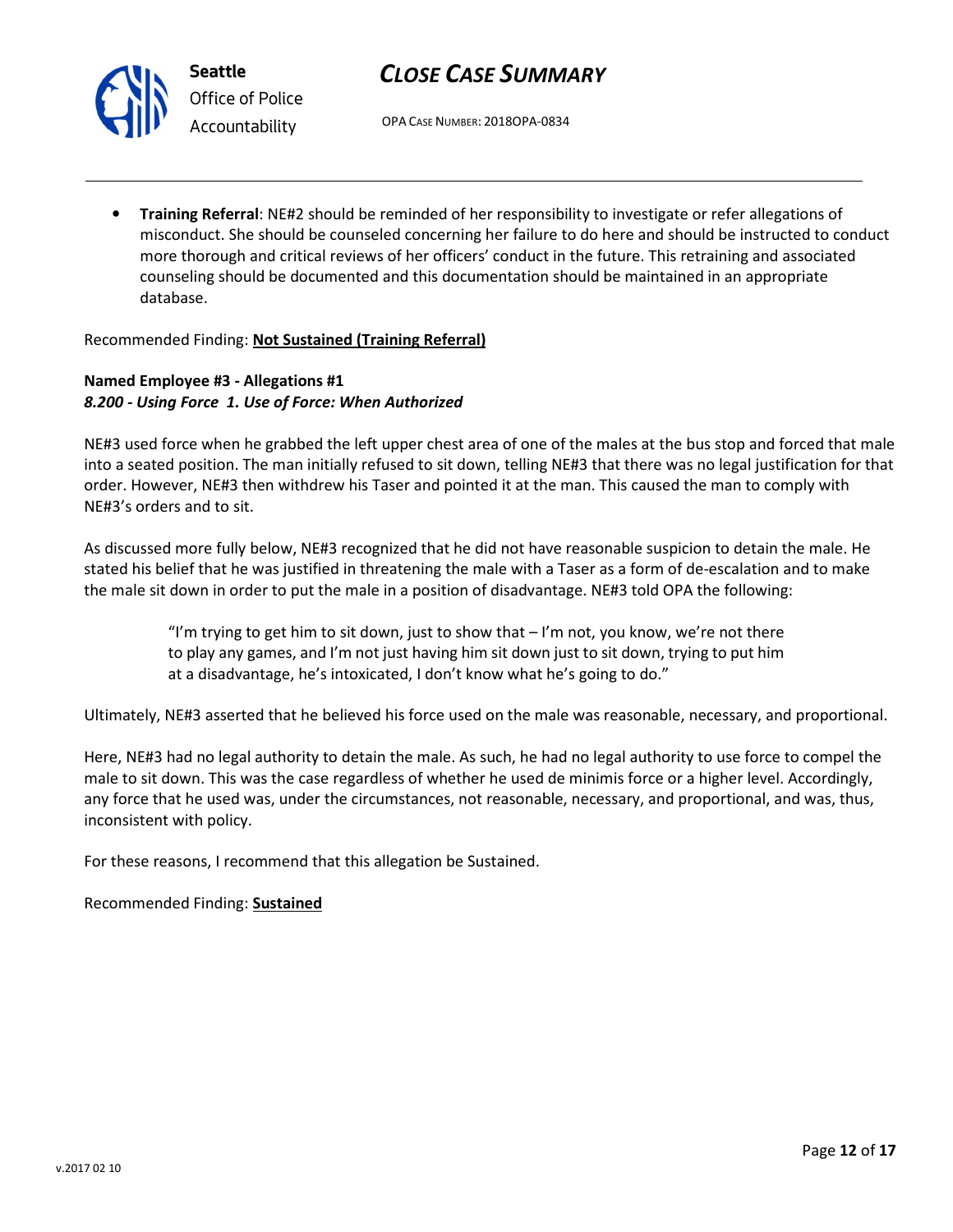

OPA CASE NUMBER: 2018OPA-0834

### Named Employee #3 - Allegation #2 5.001 - Standards and Duties 10. Employees Shall Strive to be Professional

NE#3, like NE#1, engaged in numerous instances of unprofessional behavior during this incident.

First, he used profanity directed towards the individuals and the Complainant on several occasions. Included were the following statements: "What the hell is all this shit?"; "You don't want to find out, you got a big ass mouth like you do; sit your ass down right now"; "This is what happened, you guys tore up the whole fucking street"; "We tried to fuck with you, if you guys weren't over here acting the fool…"; "your priorities are all fucked up tonight"; "You're not being the most reasonable"; and "you're being a dumbass right now." While, standing alone, each of these statements may not rise to the level of misconduct, they do collectively and when viewed in concert with NE#3's other behavior. Notably, NE#3 acknowledged that his excessive profanity was unprofessional at his OPA interview.

Second, NE#1's statements were contemptuous and disrespectful towards the individuals and the Complainant. This is clear from the plain language of these statements and the manner in which they were said.

Third, NE#3's statements impermissibly escalated this incident. His statements were aggressive and served no discernable law enforcement purpose. To the contrary, his statements made it more likely that he would be required to use force during this interaction.

As indicated above, I find that NE#3's conduct and statements during this incident were unprofessional. Accordingly, I recommend that this allegation be Sustained.

Recommended Finding: Sustained

## Named Employee #3 - Allegation #3 6.220 - Voluntary Contacts, Terry Stops & Detentions 1. Terry Stops are Seizures and Must Be Based on Reasonable Suspicion in Order to be Lawful

For the same reasons as stated above (see Named Employee #1, Allegation #3), I recommend that this allegation be Sustained.

Recommended Finding: Sustained

## Named Employee #3 - Allegations #4 16.090 - In-Car and Body-Worn Video 5. Employees Recording Police Activity

For the same reasons as stated above (see Named Employee #1, Allegation #4), I recommend that this allegation be Not Sustained – Lawful and Proper.

Recommended Finding: Not Sustained (Lawful and Proper)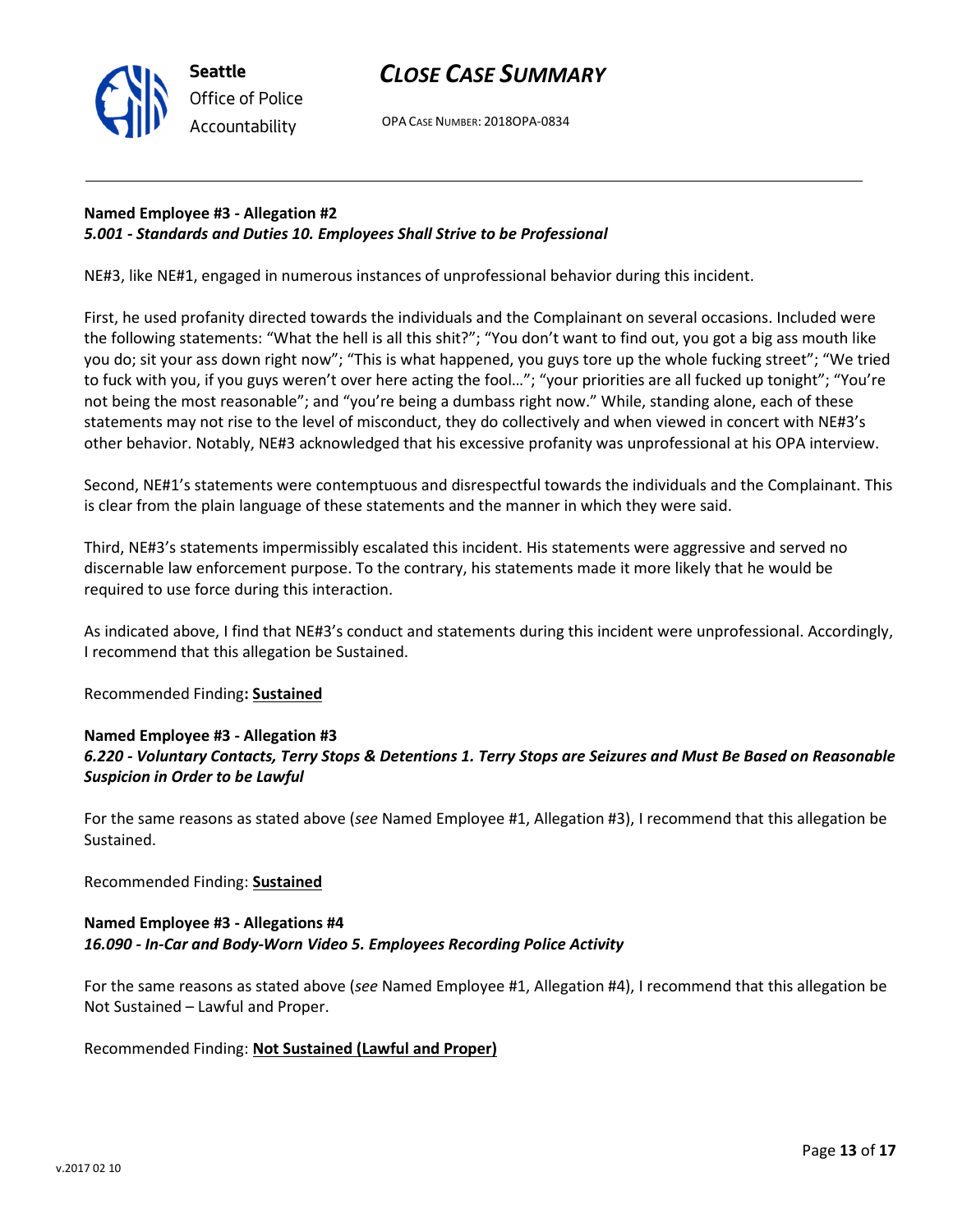

# CLOSE CASE SUMMARY

OPA CASE NUMBER: 2018OPA-0834

#### Named Employee #3 - Allegation #5

16.090 - In-Car and Body-Worn Video 7. Employees Will Document the Existence of Video or Reason for Lack of Video

For the same reasons as stated above (see Named Employee #1, Allegation #5), I recommend that this allegation be Not Sustained – Lawful and Proper.

Recommended Finding: Not Sustained (Lawful and Proper)

### Named Employee #3 - Allegation #6 6.220 - Voluntary Contacts, Terry Stops & Detentions 10. Officers Must Document All Terry Stops

For the same reasons as stated above (see Named Employee #1, Allegation #6), I recommend that this allegation be Sustained.

Recommended Finding: Sustained

#### Named Employee #3 - Allegations #7

8.100 - De-Escalation 1. When Safe under the Totality of the Circumstances and Time and Circumstances Permit, Officers Shall Use De-Escalation Tactics in Order to Reduce the Need for Force

For the same reasons as stated above (see Named Employee #1, Allegation #7), I recommend that this allegation be Sustained.

Recommended Finding: Sustained

#### Named Employee #3 - Allegation #8 5.001 - Standards and Duties 14. Retaliation is prohibited

NE#3 acknowledged that he was angered when he was called a "midget" by one of the individuals at the scene. However, he denied that this caused him to take adverse actions against the Complainant or any of the other individuals. He further denied retaliating against the Complainant or the other individuals during this incident.

While I find that NE#3 engaged in unprofessional behavior and other misconduct during this incident, the evidence is insufficient to establish that he did so in order to retaliate against the Complainant or any of the other individuals.

For these reasons, I recommend that this allegation be Not Sustained – Unfounded as against NE#3.

Recommended Finding: Not Sustained (Unfounded)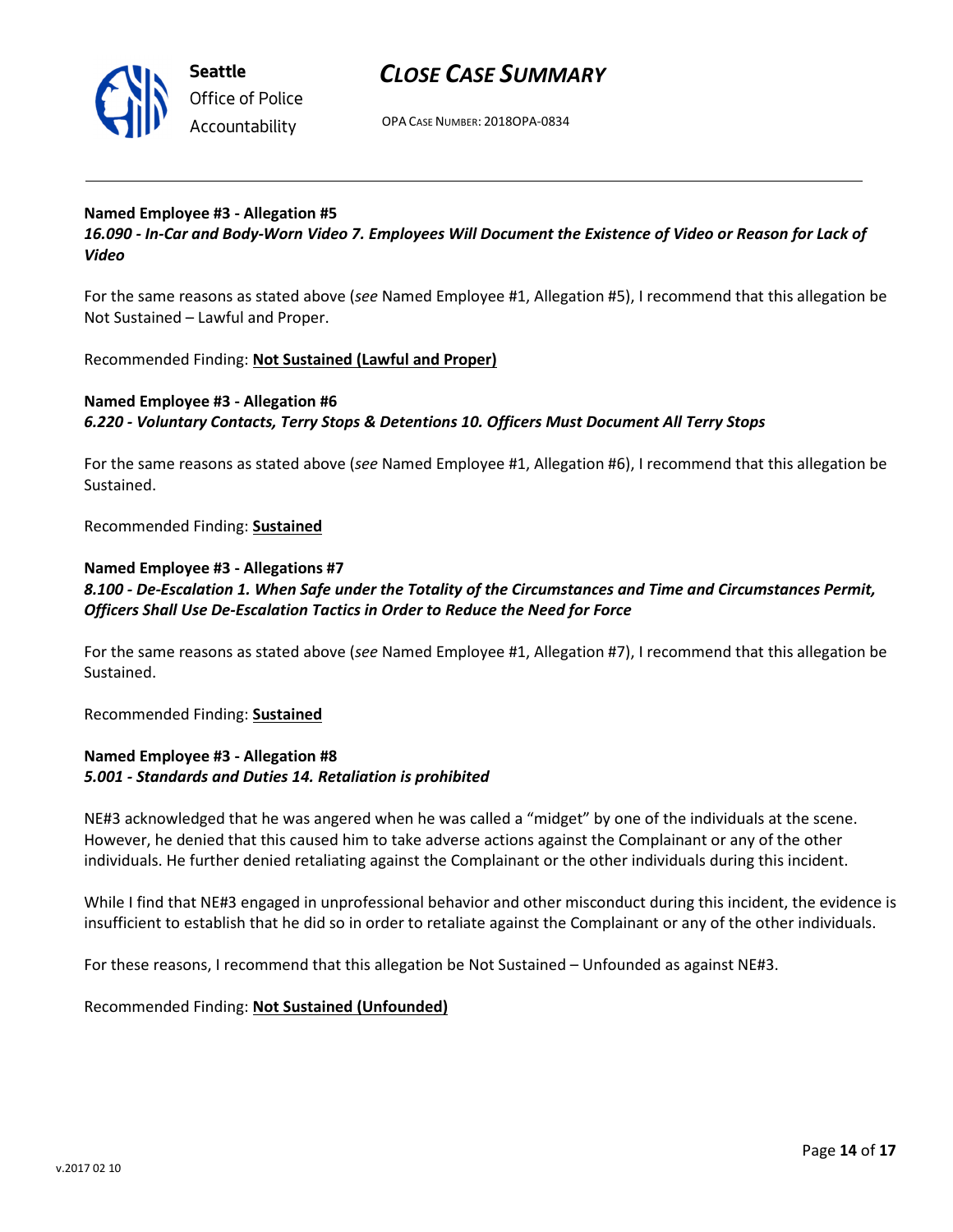

OPA CASE NUMBER: 2018OPA-0834

### Named Employee #3 - Allegation #9

#### 15.180 - Primary Investigations 5. Officers Shall Document all Primary Investigations on a General Offense Report

SPD Policy 15.180-POL-5 requires officers to document all primary investigations on a General Offense Report. The policy further instructs that such reports "must be complete, thorough and accurate." (SPD Policy 15.180-POL-5.)

NE#3 completed the General Offense Report for this incident. His report contained virtually no details concerning the specific nature of his interactions with the individuals and it was largely an incomplete picture of his and NE#1's involvement in this incident. He did not report that he detained several of the individuals, as well as the basis for those detentions and the duration and nature of the stops. He further did not report that he used physical force, even if de minimis, or that he pointed his Taser at one of the individuals.

From NE#3's recounting, he simply came to the scene, approached and spoke briefly to the individuals, and was then was told to leave by a supervisor. This report was significantly lacking in nearly every respect and, as such, it was inconsistent with policy.

For the above reasons, I recommend that this allegation be Sustained.

Recommended Finding: Sustained

#### Named Employee #3 - Allegation #10

### 5.001 - Standards and Duties 7. Employees Engaged in Department-Related Activities Identify Themselves When Requested

NE#3's BWV captured that one of the men at the bus stop asked him what his name was. NE#3 responded: "My name is officer." NE#3 did not provide his name or serial number to the man at any point.

SPD Policy 5.001-POL-7 requires SPD employees who are engaged in Department-related activities to identify themselves when requested. This includes providing their names and serial numbers when requested. (SPD Policy 5.001-POL-7.)

At his OPA interview, NE#1 acknowledged that he was required to provide this information when it was requested, stated that there was no exigency or threat that prevented him from doing so, and explained that he did not respond to the male appropriately because he was frustrated with the actions of the male and his companions.

When NE#1 failed to provide his identifying information upon request, he violated policy. This was not excused by his frustration with the individuals. As such, I recommend that this allegation be Sustained.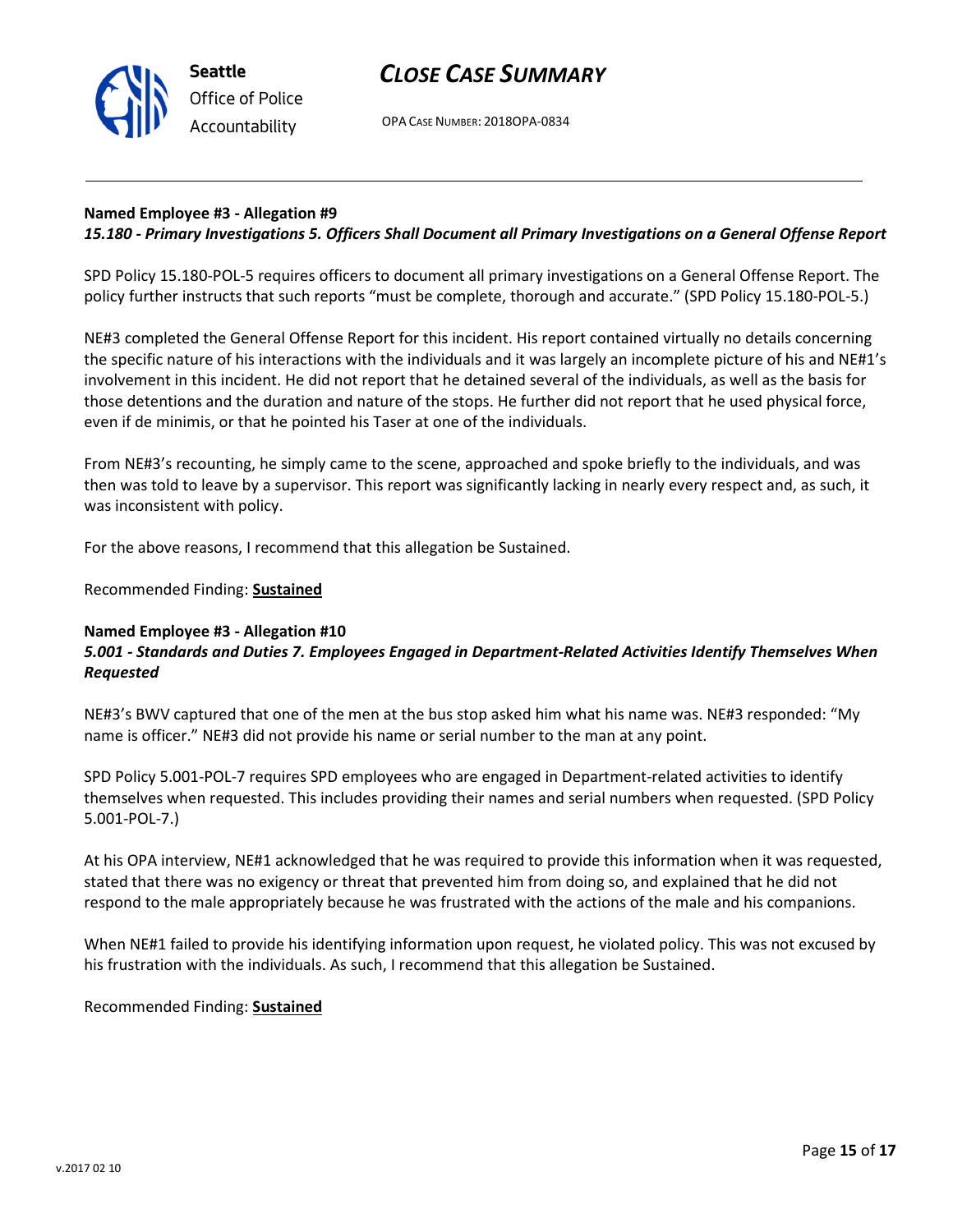

OPA CASE NUMBER: 2018OPA-0834

### Named Employee #4 - Allegations #1

## 5.002 - Responsibilities of Employees Concerning Alleged Policy Violations 5. Supervisors Will Investigate or Refer Allegations of Policy Violations Depending on the Severity of the Violation

NE#4 reviewed the video and identified the allegation by the Complainant that NE#1 subjected him to excessive force and had a "vendetta" against him. NE#4 ensured that this matter was referred to OPA. However, even though he watched NE#1's BWV 12 times during a seven-day period, he failed to identify any of the other acts of potential misconduct engaged in by NE#1 and NE#3.

At his OPA interview, NE#4 recognized that he failed to identify potential serious misconduct during his review. He noted that he observed some of the officers' unprofessional statements, but indicated that, due to his focus on the excessive force claim, he did not investigate or report that conduct. NE#4 told OPA that he initially had no issue with NE#3's detention of the man at the bus stop but, after further review, he thought it was not supported by reasonable suspicion. NE#4 also acknowledged that he failed to identify any of the other potential violations of policy classified for investigation in this case. He further confirmed that he did not counsel or train either NE#1 or NE#3 as a result of this incident, and that he did not document any deficiencies or concerns with their conduct in Performance Appraisal System entries.

In the initial DCM for this matter, OPA engaged in the following analysis concerning NE#4's review of this incident:

OPA recognizes that Sergeants have a great deal of responsibility and that their regular duties involve reviewing copious amounts of Blue Team incidents, force reports, arrest reports, and Department video. However, as perhaps the most essential supervisory position in the Department, the role of a Sergeant carries high expectations with it. Included among these, is the expectation that Sergeants will critically review the law enforcement activities of the officers they supervise and, when necessary and appropriate, that they will identify when those officers act inconsistent with policy and take action in this regard.

Here, NE#4 simply failed to do so. He did not critically review this case or identify and address what should have been clear to him was potential misconduct. For these reasons, I find that he acted contrary with this policy and I recommend that this allegation be Sustained.

However, as discussed above, OPA was convinced by NE#4's chain of command that his lack of a critical and comprehensive review in this case is better addressed by training rather than discipline. As such, OPA amends its findings on this allegation and now recommends that NE#4 receive the below Training. NE#4 should be on notice that similar conduct in the future will likely result in a recommended Sustained finding.